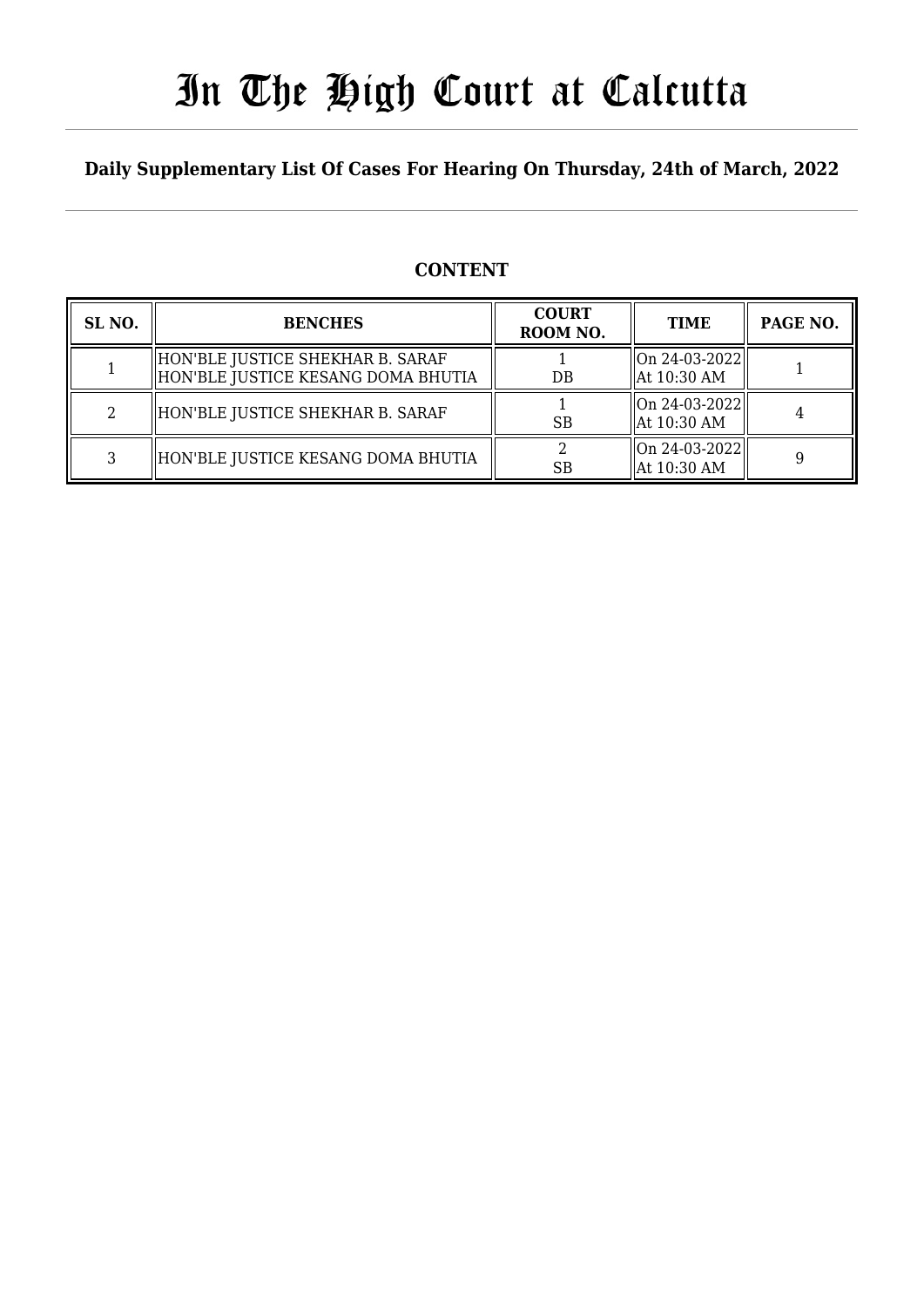

## Calcutta High Court **In The Circuit Bench at Port Blair Appellate Side**

**DAILY CAUSELIST For Thursday The 24th March 2022**

**COURT NO. 1**

**DIVISION BENCH (DB)**

**AT 10:30 AM**

#### **HON'BLE JUSTICE SHEKHAR B. SARAF HON'BLE JUSTICE KESANG DOMA BHUTIA**

|                | <b>SPECIALLY FIXED MATTERS</b> |                                                                                                                                     |                                     |                                                                     |  |  |
|----------------|--------------------------------|-------------------------------------------------------------------------------------------------------------------------------------|-------------------------------------|---------------------------------------------------------------------|--|--|
| 1              | FA/1/2019                      | ASHIM NANDI<br><b>VS</b><br><b>RINA BEPARI</b>                                                                                      | <b>ANJILI NAG</b>                   | ARUL PRASANTH,<br><b>DOLLY SARKAR</b>                               |  |  |
| $\overline{2}$ | CRA/12/2021                    | RAM SEVAK LOHAR<br><b>VS</b><br><b>STATE</b>                                                                                        | DEEP CHAIM KABIR                    | A.S.ZINU                                                            |  |  |
|                | IA NO: CRAN/1/2021             |                                                                                                                                     |                                     |                                                                     |  |  |
| 3              | CRA/8/2021                     | <b>SURESH TIRKEY</b><br><b>VS</b><br>THE STATE                                                                                      | <b>G.BINNU KUMAR</b>                |                                                                     |  |  |
|                | wt4 CRM/9/2021                 | <b>SURESH TIRKEY</b><br><b>VS</b><br>THE STATE                                                                                      | <b>G.BINNU KUMAR</b>                |                                                                     |  |  |
|                |                                | <b>MOTION</b>                                                                                                                       |                                     |                                                                     |  |  |
| 5              | WP.CT/1/2022                   | KUNJUMOLE<br><b>VS</b><br>THE UNION OF INDIA AND<br>ORS.                                                                            | <b>GOPALA BINNU</b><br><b>KUMAR</b> | <b>SHATADRU</b><br>CHAKRABORTY,<br><b>RAMENDU</b><br><b>AGARWAL</b> |  |  |
|                | wt6 WP.CT/112/2020             | THE UNION OF INDIA AND<br>ORS.<br><b>VS</b><br><b>KUNJUMOLE</b>                                                                     | <b>ARUL PRASANTH</b>                |                                                                     |  |  |
|                |                                | <b>APPLICATION</b>                                                                                                                  |                                     |                                                                     |  |  |
| 7              | WP.CT/204/2016                 | <b>GOVERNMENT MOTORS</b><br><b>TRANSPORT DRIVERS</b><br>UNION (STS UNIT) AND<br>ORS.<br><b>VS</b><br>THE UNION OF INDIA AND<br>ORS. | MISS SHYAMALI<br><b>GANGULY</b>     |                                                                     |  |  |

IA NO: CAN/1/2022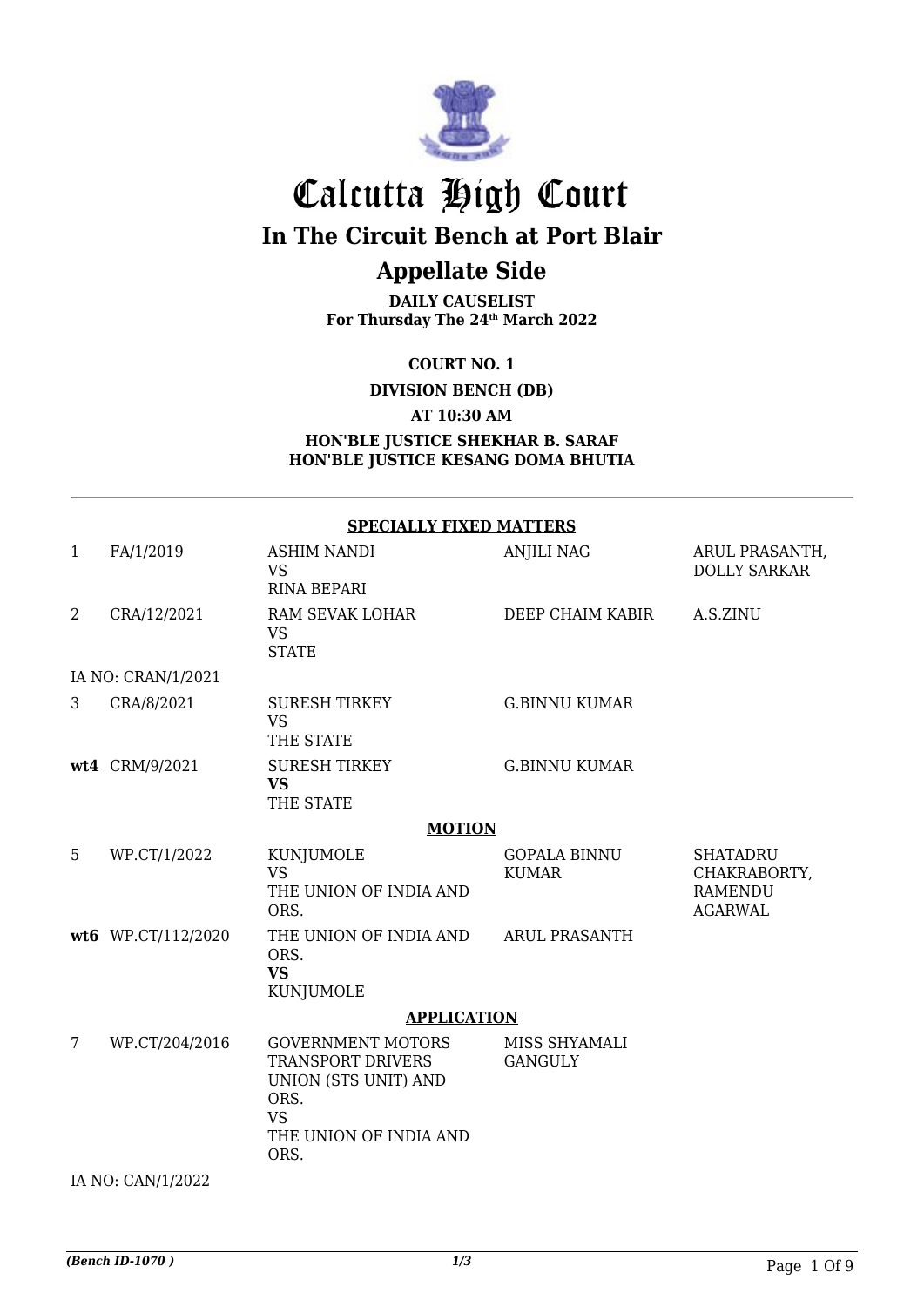| 8  | FAT/3/2021        | <b>U.V.ANUMOD</b><br><b>VS</b><br>T.RAJITHA KUMARI                                                        | K.M.B.JAYAPAL                               |                                                                                |
|----|-------------------|-----------------------------------------------------------------------------------------------------------|---------------------------------------------|--------------------------------------------------------------------------------|
| 9  | MA/3/2022         | ABDUL GAFFAR AND<br><b>OTHERS</b><br><b>VS</b><br>THE LIEUTENANT<br><b>GOVERNOR AND OTHERS</b>            | ANJILI NAG, VISHAL<br><b>KUMAR BISWAS</b>   | <b>ARUL PRASANTH</b>                                                           |
| 10 | MA/4/2022         | SUKH DEV SINGH AND<br><b>OTHERS</b><br><b>VS</b><br>THE LIEUTENANT<br><b>GOVERNOR AND OTHERS</b>          | ANJILI NAG, VISHAL<br><b>KUMAR BISWAS</b>   | <b>ARUL PRASANTH</b>                                                           |
| 11 | MA/5/2022         | THE DIVISIONAL FOREST<br>OFFICER, MAYABUNDER<br><b>FOREST DIVISION</b><br><b>VS</b><br><b>BIRSA KINDO</b> | RAMENDU AGARWAL                             |                                                                                |
|    | IA NO: CAN/1/2022 |                                                                                                           |                                             |                                                                                |
| 12 | MA/6/2022         | <b>SELVI K. NATHAN</b><br><b>VS</b><br>THE ANDAMAN AND<br>NICOBAR ADMINISTRATION<br>AND ORS.              | K.M.B.JAYAPAL                               |                                                                                |
|    | IA NO: CAN/1/2022 |                                                                                                           |                                             |                                                                                |
|    |                   | <b>ORDER XLI RULE II</b>                                                                                  |                                             |                                                                                |
| 13 | SAT/6/2021        | <b>MIRA BISWAS</b><br><b>VS</b>                                                                           | <b>N.A KHAN</b>                             |                                                                                |
|    |                   | NIVA ROY AND OTHERS                                                                                       |                                             |                                                                                |
|    | IA NO: CAN/1/2021 |                                                                                                           |                                             |                                                                                |
| 14 | WPA(P)/107/2019   | <b>FOR HEARING</b><br>M LAKSHMANAN                                                                        | KMB JAYAPAL, G MINI                         | <b>SALIM MOHAMMED</b>                                                          |
|    |                   | <b>VS</b><br>THE ANDAMAN AND<br>NICOBAR ADMINISTRATION<br><b>AND ANOTHER</b>                              |                                             |                                                                                |
| 15 | MA/34/2020        | THE LIEUTENANT<br><b>GOVERNOR AND ORS.</b><br><b>VS</b><br>CAPT. ALAGURAJ AND ORS.                        | SHATADRU<br>CHAKRABORTY,<br>RAMENDU AGARWAL | ANJILI NAG, TULSI<br>LALL                                                      |
|    | IA NO: CAN/1/2021 |                                                                                                           |                                             |                                                                                |
| 16 | MA/5/2021         | THESLEEMA M.K.<br><b>VS</b><br>ANDAMAN AND NICOBAR<br>ADMINISTRATION AND<br>ORS.                          | N.A.KHAN                                    | <b>SHATADRU</b><br>CHAKRABORTY,<br><b>RAMENDU</b><br>AGARWAL,<br>K.M.B.JAYAPAL |
|    | IA NO: CAN/1/2021 |                                                                                                           |                                             |                                                                                |
| 17 | CRA/6/2021        | KARTHICK MONDAL<br><b>VS</b><br>THE STATE                                                                 | D.ILANGO                                    | <b>SUMIT KARMAKAR</b>                                                          |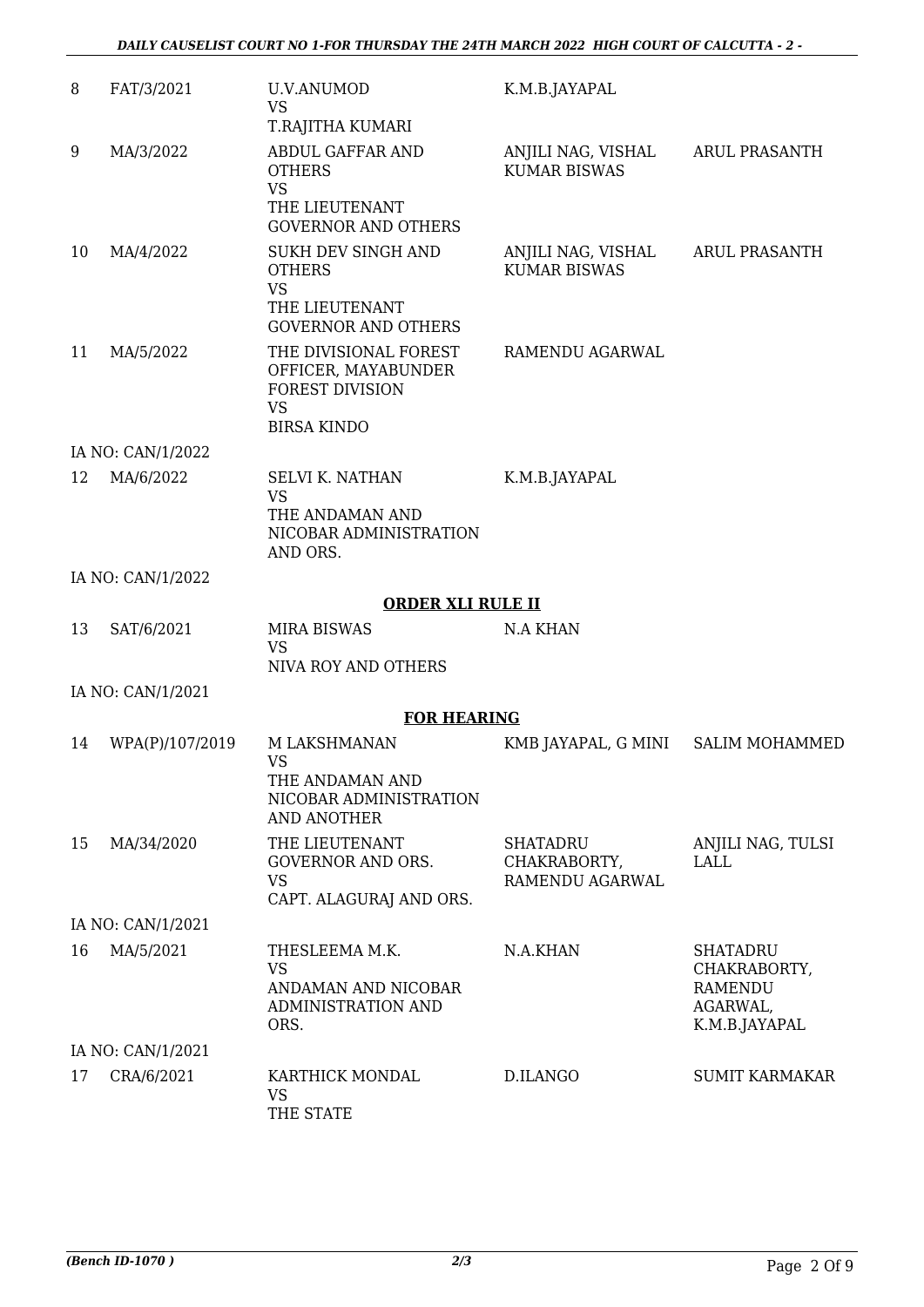18 CRA/7/2021 SUBHAM MAZUMDER VS THE STATE

D.ILANGO A.S.ZINU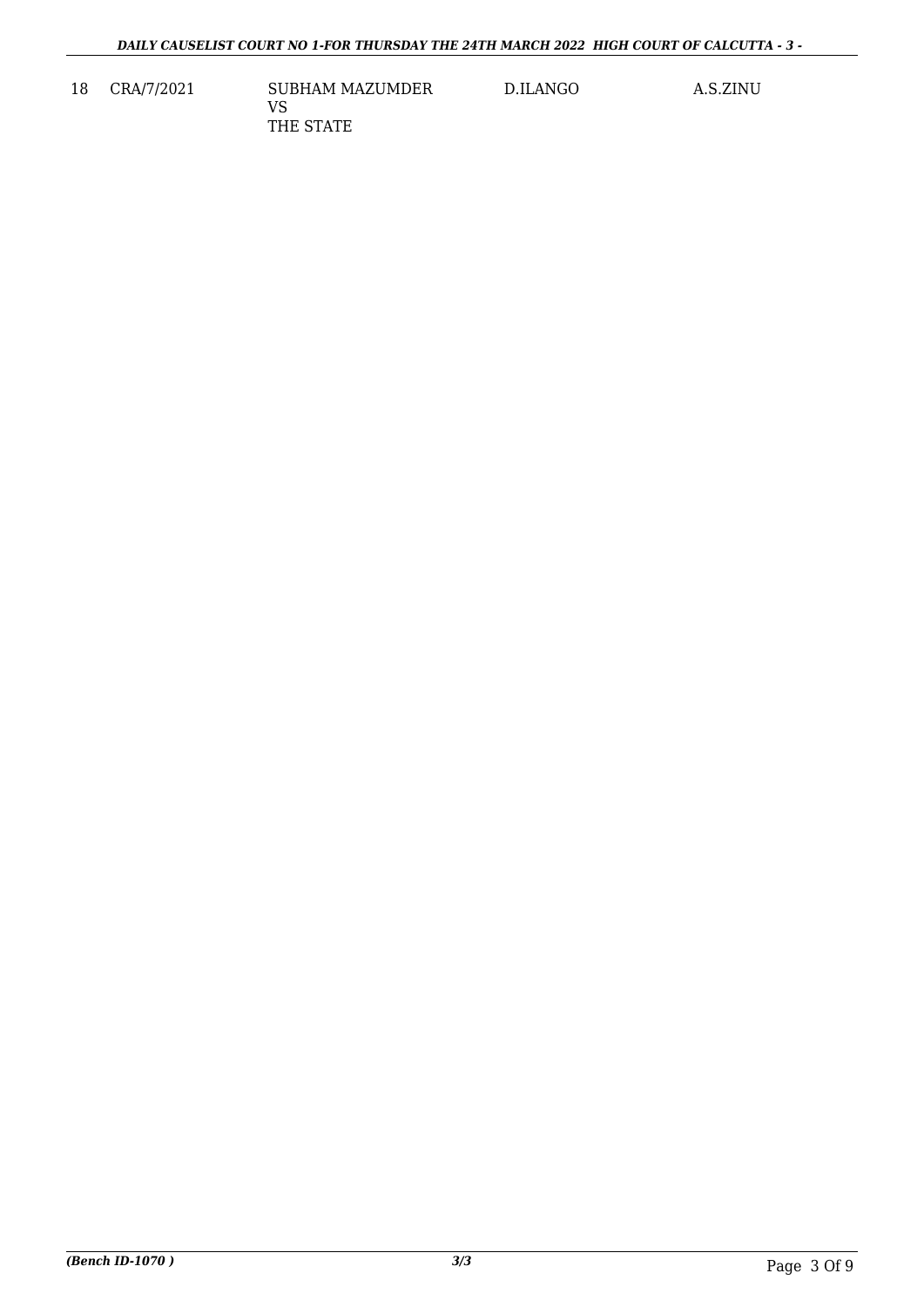

# Calcutta High Court **In The Circuit Bench at Port Blair**

## **Appellate Side**

**DAILY CAUSELIST For Thursday The 24th March 2022**

**COURT NO. 1**

**SINGLE BENCH (SB)**

**AT 10:30 AM**

### **HON'BLE JUSTICE SHEKHAR B. SARAF (SINGLE BENCH WILL SIT AFTER COMPLETION OF DIVISION BENCH)**

#### **MOTION**

| $\mathbf{1}$ | WPA/261/2021      | M/S RIFLEX INDUSTRIES<br>PVT. LTD. (UNIT-V) AND<br><b>ANOTHER</b><br><b>VS</b><br>THE LIEUTENANT<br><b>GOVERNOR AND OTHERS</b> | <b>ANJILI NAG</b>  | <b>SHATADRU</b><br>CHAKRABORTY,<br><b>RAMENDU</b><br><b>AGARWAL</b> |
|--------------|-------------------|--------------------------------------------------------------------------------------------------------------------------------|--------------------|---------------------------------------------------------------------|
| 2            | WPA/28/2022       | THE CANARA BANK<br><b>VS</b><br>THE SUB-REGISTRAR AND<br><b>ANOTHER</b>                                                        | <b>ANJILI NAG</b>  | <b>SALIM MOHAMMED</b>                                               |
|              | IA NO: CAN/1/2022 |                                                                                                                                |                    |                                                                     |
| 3            | WPA/39/2022       | SMT B CHANDRA KALA AND<br><b>ORS</b><br><b>VS</b><br>THE CHIEF SECRETARY,<br>ANDAMAN AND NICOBAR<br><b>ADMIN AND ORS</b>       | <b>SANJAY SAHA</b> |                                                                     |
| 4            | WPA/40/2022       | SATYENDRA SINGH<br><b>VS</b><br>THE CHIEF SECRETARY,<br>ANDAMAN AND NICOBAR<br>ADMIN, PORT BLAIR AND<br><b>ORS</b>             | SANJAY SAHA        |                                                                     |
| 5            | WPA/42/2022       | FATHIMA BIBI<br><b>VS</b><br>THE PORT BLAIR<br>MUNICIPAL COUNCIL AND<br><b>ORS</b>                                             | ARANYA SAHA        |                                                                     |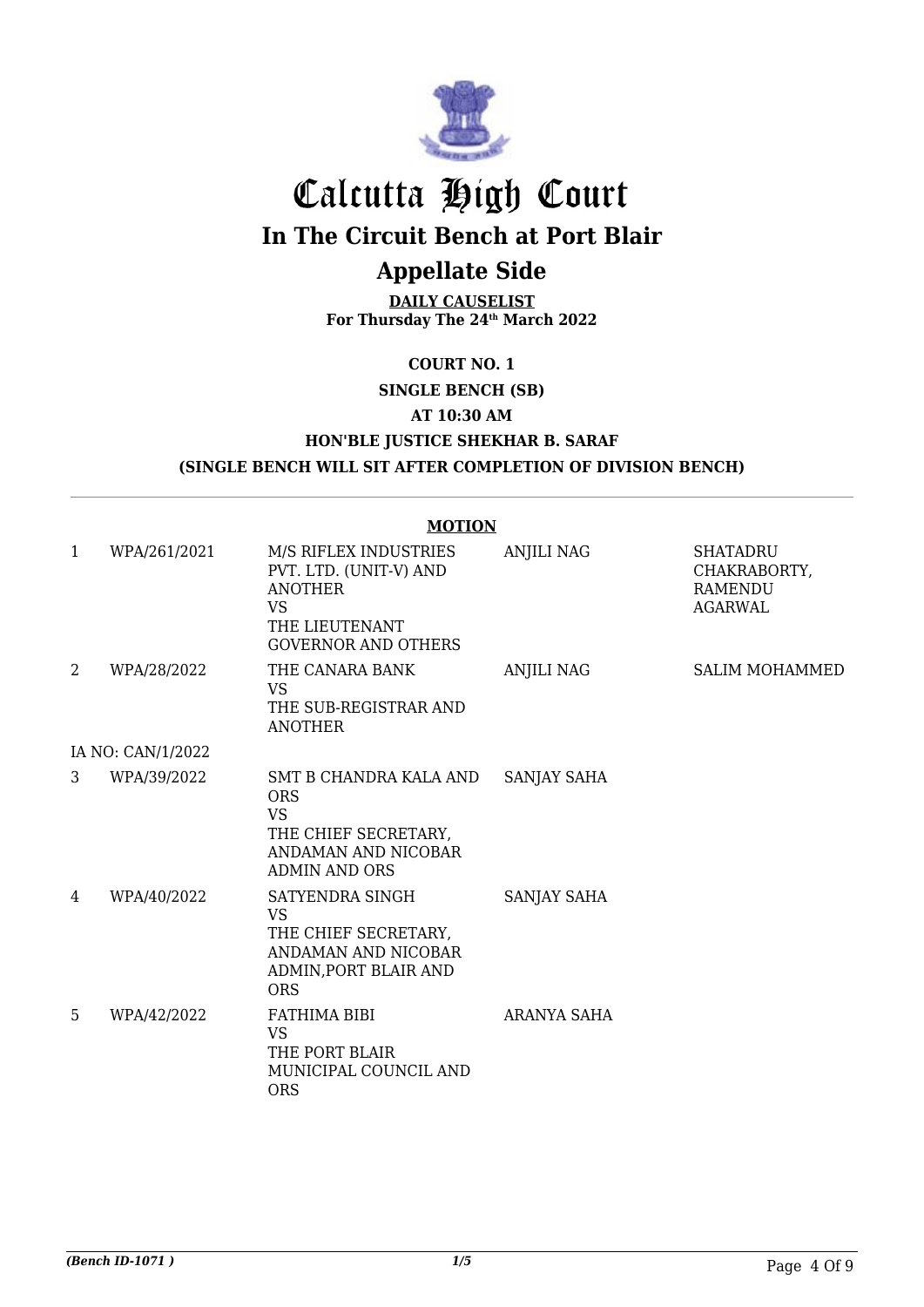| 6  | WPA/67/2022                   | G. TULSI DAS<br><b>VS</b><br>THE PRINCIPAL CHIEF<br><b>CONSERVATOR OF</b><br><b>FORESTS</b>                                    | ANJILI NAG AND<br><b>VISHAL KUMAR</b><br><b>BISWAS</b> | <b>SHATADRU</b><br>CHAKRABORTY,<br><b>RAMENDU</b><br><b>AGARWAL</b> |
|----|-------------------------------|--------------------------------------------------------------------------------------------------------------------------------|--------------------------------------------------------|---------------------------------------------------------------------|
| 7  | WPA/68/2022                   | ANJELINA KUMARI<br><b>VS</b><br>THE DEPUTY<br>COMMISSIONER                                                                     | ANJILI NAG AND<br><b>VISHAL KUMAR</b><br><b>BISWAS</b> | <b>SALIM MOHAMMED</b>                                               |
| 8  | WPA/69/2022                   | VINITHA KUMARI<br><b>VS</b><br>THE LIEUTENANT<br><b>GOVERNOR AND ORS.</b>                                                      | K.M.B.JAYAPAL                                          |                                                                     |
| 9  | WPA/74/2022                   | SAMIR DHARA AND OTHERS<br><b>VS</b><br>THE UNION OF INDIA AND<br><b>OTHERS</b>                                                 | <b>S.AJITH PRASAD</b>                                  |                                                                     |
| 10 | WPA/75/2022                   | M/S HONEY BAR AND<br><b>RESTAURANT</b><br><b>VS</b><br>THE UNION TERRITORY OF<br>ANDAMAN AND NICOBAR<br><b>ISLAND AND ORS.</b> | K.M.B. JAYAPAL                                         |                                                                     |
| 11 | WPA/76/2022                   | <b>SAMIR BISWAS</b><br><b>VS</b><br>THE DEPUTY<br>COMMISSIONER AND ORS.                                                        | K. VIJAY KUMAR                                         |                                                                     |
|    |                               | <b>APPLICATION</b>                                                                                                             |                                                        |                                                                     |
| 12 | WPA/169/2021                  | HOTELIERS ASSOCIATION<br>OF ANDAMAN AND<br>NICOBAR ISLANDS AND<br>ANR.<br><b>VS</b><br>THE CHIEF SECRETARY<br>AND ORS.         | ANJILI NAG,<br>V.K.BISWAS                              | KRISHNA RAO                                                         |
|    | IA NO: CAN/1/2022             |                                                                                                                                |                                                        |                                                                     |
|    |                               | <b>CONTEMPT APPLICATION</b>                                                                                                    |                                                        |                                                                     |
| 13 | CPAN/28/2019<br>IN WP195/2019 | SHRI MOHAMMED SAMEER<br>AND 33 ORS.<br><b>VS</b><br>SUDHIR MAHAJAN                                                             | <b>RAKESH KUMAR</b>                                    |                                                                     |
|    |                               | <b>FOR HEARING</b>                                                                                                             |                                                        |                                                                     |
| 14 | WPA/159/2014                  | A.ZAHEED<br><b>VS</b><br>THE ANDAMAN AND<br>NICOBAR ADMINISTRATION<br>AND ORS.                                                 | K.M.B.JAYAPAL,<br>G.MINI                               | <b>ARUL PRASANTH</b>                                                |
| 15 | WPA/236/2018                  | <b>EXECUTIVE ENGINEER,</b><br>CONSTRUCTION DIVISION-<br>II, APWD<br><b>VS</b><br>S. PRABHAKARAN AND ORS.                       | <b>SHATADRU</b><br>CHAKRABORTY,<br>RAMENDU AGARWAL     | <b>GOPALA BINNU</b><br>KUMAR                                        |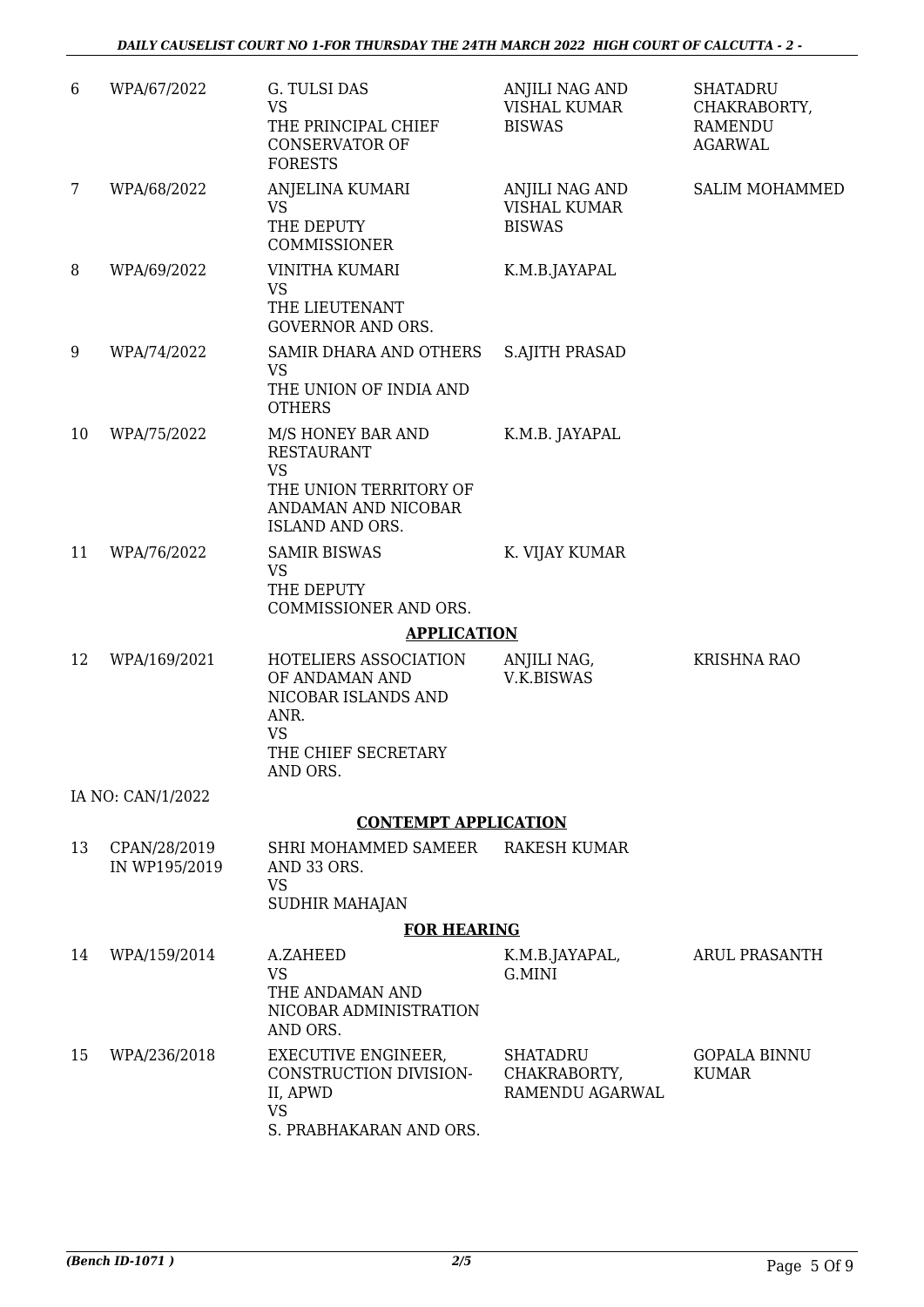| 16 | WPA/173/2019 | <b>SHRI BIRSA KINDO</b><br><b>VS</b><br>THE DIVISIONAL FOREST<br>OFFICER, MAYABUNDER                                    | <b>GOPALA BINU KUMAR</b>                           | <b>SHATADRU</b><br>CHAKRABORTY,<br><b>RAMENDU</b><br><b>AGARWAL</b> |
|----|--------------|-------------------------------------------------------------------------------------------------------------------------|----------------------------------------------------|---------------------------------------------------------------------|
| 17 | WPA/206/2019 | SUDEEP RAI SHARMA<br><b>VS</b><br>THE UNION OF INDIA AND<br>ORS.                                                        | <b>GOPALA BINU KUMAR</b>                           | <b>S.GANGULY</b>                                                    |
| 18 | WPA/219/2019 | SMTI. JAI LAKSHMI<br><b>VS</b><br>THE ANDAMAN AND<br>NICOBAR ADMINISTRATION<br>AND ORS.                                 | G. MINI AND<br>K.M.B.JAYAPAL                       | <b>SHATADRU</b><br><b>CHAKRABORTY</b>                               |
| 19 | WPA/237/2019 | SHRI. S. M. MUSTAFA<br><b>VS</b><br>THE ANDAMAN AND<br>NICOBAR ADMINISTRATION<br>AND ORS.                               | G.MINI AND K.M.B.<br><b>JAYAPAL</b>                | <b>SHATADRU</b><br><b>CHAKRABORTY</b>                               |
| 20 | WPA/241/2019 | THE EXECUTIVE ENGINEER<br>NORTH ANDAMAN<br>CONSTRUCTION DIVISION<br>(NACD)<br><b>VS</b><br>SMTI. REKHA NAIR AND<br>ORS. | <b>SHATADRU</b><br>CHAKRABORTY,<br>RAMENDU AGARWAL | <b>GOPALA BINNU</b><br><b>KUMAR</b>                                 |
| 21 | WPA/246/2019 | <b>A.SUNDAR</b><br><b>VS</b><br>THE HONBLE LIEUTENANT<br><b>GOVERNOR AND ORS.</b>                                       | <b>GOPALA BINNU</b><br><b>KUMAR</b>                | <b>SHATADRU</b><br><b>CHAKRABORTY</b>                               |
| 22 | WPA/248/2019 | <b>A.SUNDAR</b><br><b>VS</b><br>THE HONBLE LIEUTENANT<br><b>GOVERNOR AND ORS.</b>                                       | <b>GOPALA BINNU</b><br><b>KUMAR</b>                | <b>SHATADRU</b><br><b>CHAKRABORTY</b>                               |
| 23 | WPA/263/2019 | KUMAR HARSHAVARDHAN<br>VS<br>THE UNION OF INDIA AND<br>ORS.                                                             | KMB JAYAPAL                                        | TASNEEM,<br><b>SHATADRU</b><br><b>CHAKRABORTY</b>                   |
| 24 | WPA/282/2019 | MANOJ PAUL<br><b>VS</b><br>THE UNION TERRITORY,<br>ADMINISTRATION OF<br>ANDAMAN AND NICOBAR<br>ISLANDS AND ORS.         | <b>IN PERSON</b>                                   | SHATADRU<br><b>CHAKRABORTY</b>                                      |
| 25 | WPA/289/2019 | YOHANNAN SAJEEVAN AND<br>ANR.<br><b>VS</b><br>ANDAMAN AND NICOBR<br><b>ADMINISTRATION</b>                               | DEEP CHAIM KABIR,<br><b>AJIT PRASAD</b>            |                                                                     |
| 26 | WPA/52/2020  | P.KANNAN<br><b>VS</b><br>THE UNION OF INDIA AND<br>ORS.                                                                 | K.M.B.JAYAPAL                                      | AJAY KUMAR<br><b>MANDAL</b>                                         |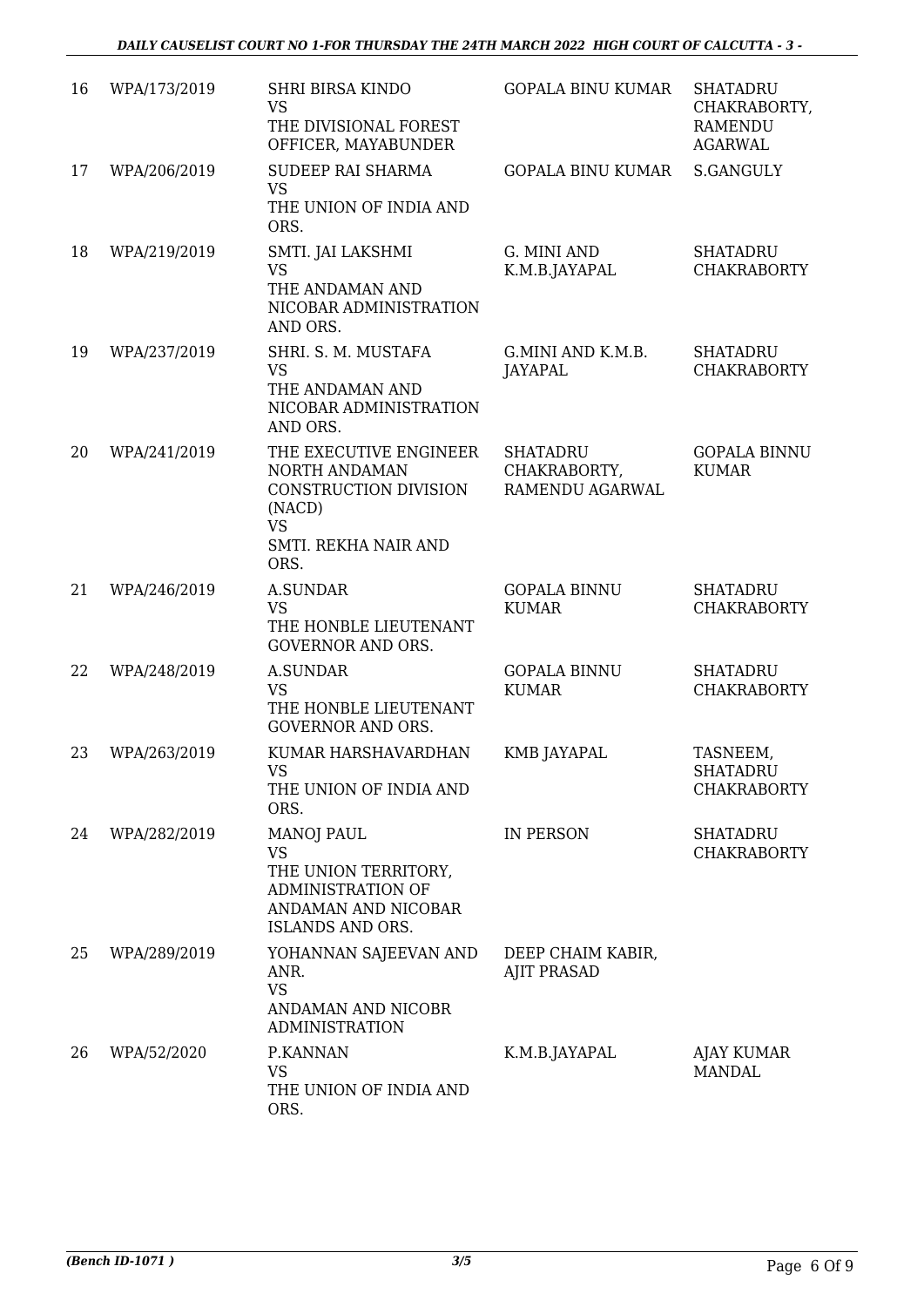| 27 | WPA/76/2020   | <b>JOHN WESLEY</b><br><b>VS</b><br>THE ANDAMAN AND<br>NICOBAR ADMINISTRATION<br>AND ORS.                   | K.VIJAY KUMAR                       | M.P.KAMARAJ                           |
|----|---------------|------------------------------------------------------------------------------------------------------------|-------------------------------------|---------------------------------------|
| 28 | WPA/94/2020   | JOHN EKKA AND ORS.<br><b>VS</b><br>THE UNION OF INDIA AND<br>ORS.                                          | <b>GOPALA BINNU</b><br><b>KUMAR</b> | <b>SHATADRU</b><br><b>CHAKRABORTY</b> |
| 29 | WPA/95/2020   | <b>ANITA XESS</b><br><b>VS</b><br>THE UNION OF INDIA AND<br>ORS.                                           | <b>GOPALA BINNU</b><br><b>KUMAR</b> | <b>SHATADRU</b><br><b>CHAKRABORTY</b> |
| 30 | WPA/96/2020   | P.VAIKUNTA RAO<br><b>VS</b><br>THE UNION OF INDIA AND<br>ORS.                                              | <b>GOPALA BINNU</b><br><b>KUMAR</b> | <b>SHATADRU</b><br><b>CHAKRABORTY</b> |
| 31 | WPA/97/2020   | P.YADAVA RAO<br><b>VS</b><br>THE UNION OF INDIA AND<br>ORS.                                                | <b>GOPALA BINNU</b><br><b>KUMAR</b> | <b>SHATADRU</b><br><b>CHAKRABORTY</b> |
| 32 | WPA/102/2020  | SHRI. AKSHAY PANT<br><b>VS</b><br>THE UNION OF INDIA AND<br>ORS.                                           | G. MINI AND K.M.B.<br>JAYAPAL       | M.P.KAMARAJ                           |
| 33 | WPA/119/2020  | <b>LALTA PRASAD</b><br><b>VS</b><br>THE LIEUTENANT<br><b>GOVERNOR AND ORS.</b>                             | <b>ANANDA HALDER</b>                | A.K.MANDAL,<br>K.M.B.JAYAPAL          |
| 34 | WPA/121/2020  | SOBHANA KUMARI<br><b>VS</b><br>THE LIEUTENANT<br><b>GOVERNOR AND ORS.</b>                                  | <b>GOPALA BINNU</b><br><b>KUMAR</b> | <b>SHATADRU</b><br><b>CHAKRABORTY</b> |
| 35 | WPA/149/2020  | M/S T.T. TRADING<br>COMPANY AND ANR.<br><b>VS</b><br>THE ANDAMAN AND<br>NICOBAR ADMINISTRATION<br>AND ORS. | ANJILI NAG, SHIPRA<br><b>MANDAL</b> | <b>ARUL PRASANTH</b>                  |
| 36 | WPA/3052/2020 | PEARLESCENT MERITECH<br>PVT. LTD. AND ANR.<br><b>VS</b><br>UNION OF INDIA AND ORS.                         | <b>ANJILI NAG</b>                   | V.TIWARI                              |
| 37 | WPA/46/2021   | M. MEGHAVARNAM AND<br>ORS.<br><b>VS</b><br>THE DIRECTOR GENERAL<br>OF SHIPPING AND ORS.                    | ANJILI NAG, SHIPRA<br><b>MANDAL</b> | TULSI LALL,<br>A.K.MANDAL             |
| 38 | WPA/74/2021   | N. R. SUDHEER KUMAR<br>AND ORS.<br><b>VS</b><br>THE HON'BLE LIEUTENANT<br><b>GOVERNOR AND ORS.</b>         | <b>GOPALA BINNU</b><br><b>KUMAR</b> | <b>SHATADRU</b><br><b>CHAKRABORTY</b> |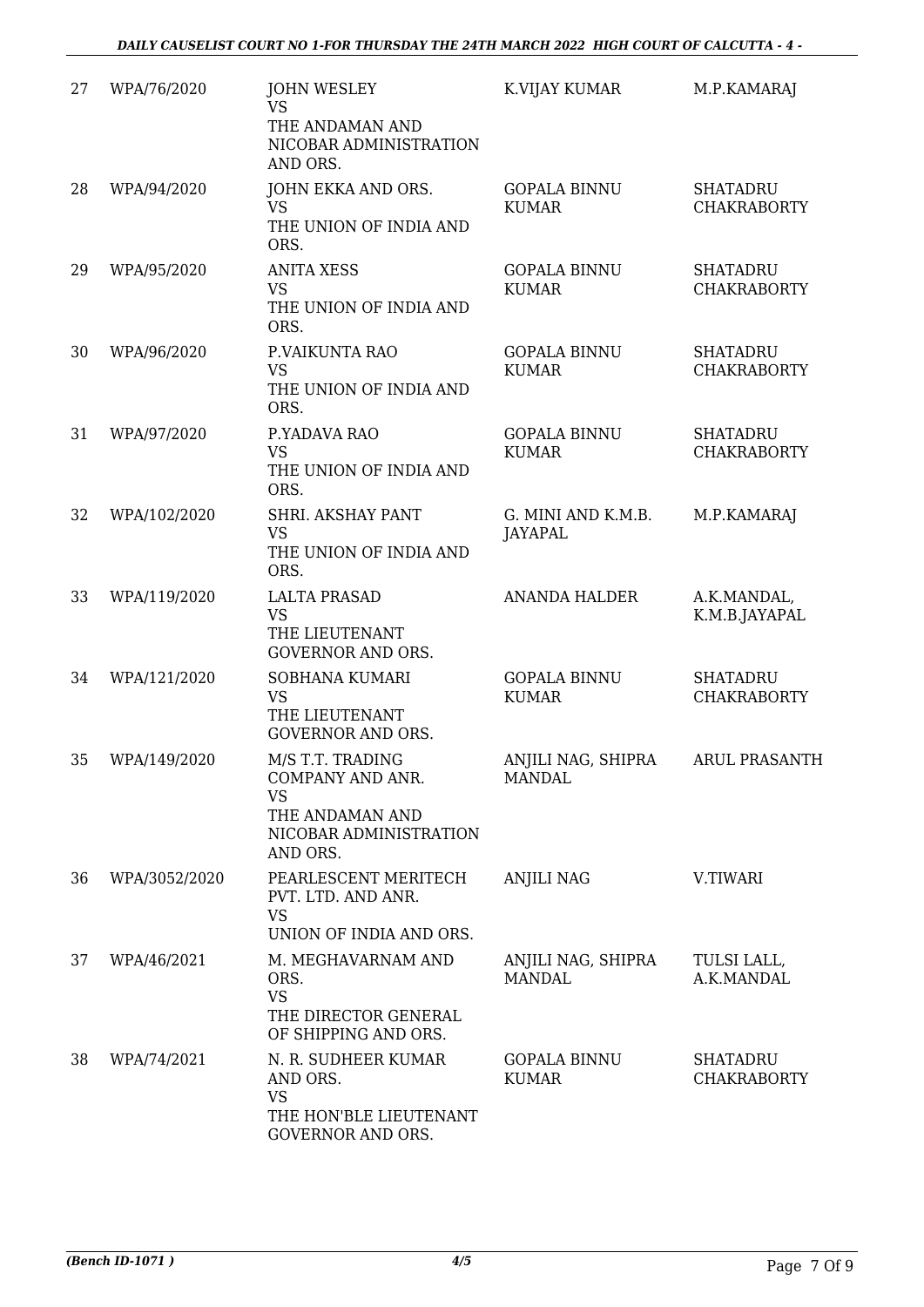| 39 | WPA/126/2021                  | SMTI. PAVITRA KUMARI<br><b>VS</b><br>THE ANDAMAN AND<br>NICOBAR ADMINISTRATION<br>AND ORS.                                         | K.M.B.JAYAPAL AND<br>G. MINI            | <b>RAMENDU</b><br>AGARWAL, G.BINNU<br>KUMAR                         |
|----|-------------------------------|------------------------------------------------------------------------------------------------------------------------------------|-----------------------------------------|---------------------------------------------------------------------|
| 40 | WPA/135/2021                  | <b>GANGA DIN</b><br><b>VS</b><br>THE ANDAMAN AND<br>NICOBAR ADMINISTRATION<br>AND ORS.                                             | K.M.B.JAYAPAL,<br>G.MINI                | <b>AJAY KUMAR</b><br><b>MANDAL</b>                                  |
| 41 | WPA/150/2021                  | SMTI. E. SHYAMALA<br><b>VS</b><br>THE TEHSILDAR AND ORS.                                                                           | VISHAL KR. BISWAS,<br><b>ANJILI NAG</b> | <b>SHATADRU</b><br><b>CHAKRABORTY</b>                               |
| 42 | WPA/184/2021                  | SAKTHI SHIPPING<br><b>LOGISTICS PRIVATE</b><br>LIMITED AND ANR.<br><b>VS</b><br>THE HON'BLE LIEUTENANT<br><b>GOVERNOR AND ORS.</b> | <b>GOPALA BINNU</b><br><b>KUMAR</b>     | <b>SHATADRU</b><br>CHAKRABORTY,<br><b>RAMENDU</b><br><b>AGARWAL</b> |
|    | IA NO: CAN/2/2021, CAN/3/2021 |                                                                                                                                    |                                         |                                                                     |
| 43 | WPA/194/2021                  | ANDAMAN SARVAJANIK<br>NIRMAN VIBAGH MAZDOOR<br>SANGH AND ANOTHER<br><b>VS</b><br>THE LT. GOVERNOR AND<br><b>OTHERS</b>             | <b>G.BINNU KUMAR</b>                    | SALIM MOHAMMED,<br><b>V.D.SIVABALAN</b>                             |
| 44 | WPA/252/2021                  | M/S SREEHRI FABRICATOR<br><b>AND ANR</b><br><b>VS</b><br>UNION OF INDIA AND ORS.                                                   | <b>ABIR LAL</b><br><b>CHAKRAVORTI</b>   |                                                                     |
| 45 | WPA/256/2021                  | <b>SHANKER CH. DAS</b><br><b>VS</b><br>THE ANDAMAN AND<br>NICOBAR ADMINISTRATION<br><b>AND OTHERS</b>                              | <b>GOPALA BINNU</b><br><b>KUMAR</b>     | <b>SHATADRU</b><br><b>CHAKRABORTY</b>                               |